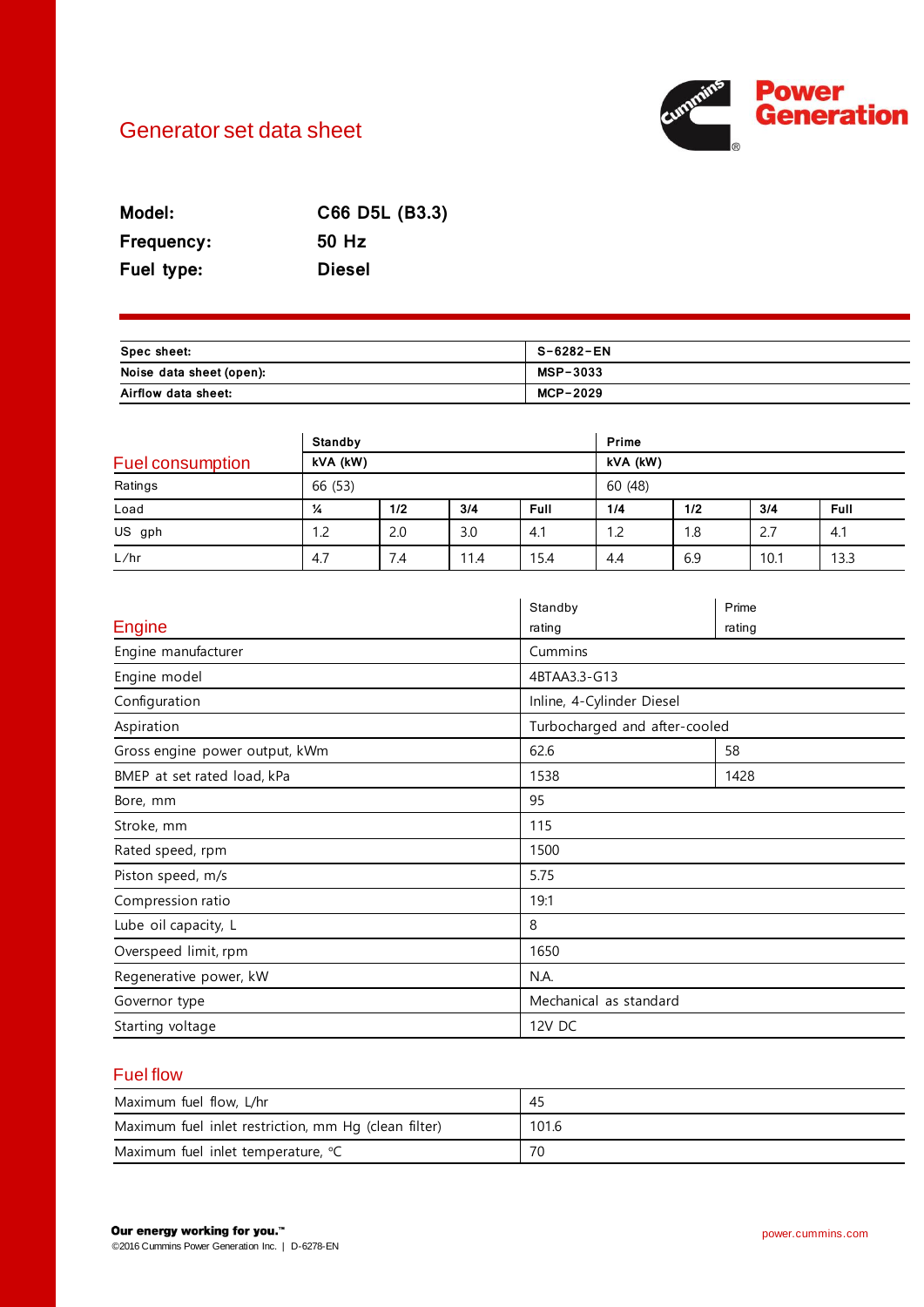| Air                                                     | <b>Standby Rating</b> |                 | <b>Prime Rating</b> |        |
|---------------------------------------------------------|-----------------------|-----------------|---------------------|--------|
| Combustion air, m <sup>3</sup> /min                     | 4.64                  |                 | 4.19                |        |
| Maximum air cleaner restriction, kPa                    | 2.5                   |                 |                     |        |
| <b>Exhaust</b>                                          |                       |                 |                     |        |
| Exhaust gas flow at set rated load, m <sup>3</sup> /min | 10.64                 |                 | 9.76                |        |
| Exhaust gas temperature, °C                             | 491                   |                 | 483                 |        |
| Maximum exhaust back pressure, kPa                      | 10                    |                 |                     |        |
| <b>Standard set-mounted radiator cooling</b>            |                       |                 |                     |        |
| Ambient design, °C @ 12.7mm H2O                         | 55                    |                 |                     |        |
| Fan load, KW <sub>m</sub>                               | $2 +/- 1$             |                 |                     |        |
| Coolant capacity (with radiator), L                     | 10.7                  |                 |                     |        |
| Cooling system air flow, m3/sec @ 12.7mm H2O            | 1.611                 |                 |                     |        |
| Total heat rejection, BTU/min                           | 1744                  |                 | 1560                |        |
| Maximum cooling air flow static restriction mm H2O      | 25.4                  |                 |                     |        |
| Weights*                                                | Open                  | <b>Enclosed</b> |                     |        |
| Unit dry weight kg (Standard skid)                      | 1019                  | 1423            |                     |        |
| Unit wet weight kg (Standard skid)                      | 1107<br>1511          |                 |                     |        |
| Unit dry weight kg (Optional skid)                      | 1237                  | 1640            |                     |        |
| Unit wet weight kg (Optional skid)                      | 1325                  | 1728            |                     |        |
| <b>Dimensions</b>                                       | Length                | <b>Width</b>    |                     | Height |
| Open set dimensions (Standard skid)                     | 2050                  | 967             |                     | 1510   |
| Enclosed set dimensions (Standard skid)                 | 2270                  | 975             |                     | 1920   |
| Open set dimensions (Optional skid)                     | 2270                  | 967             |                     | 1720   |
| Enclosed set dimensions (Optional skid)                 | 2270                  | 975             |                     | 2115   |

**See your distributor for more information.** Cummins Power Generation Manston Park, Columbus Av enue Manston, Ramsgate Kent CT12 5BF, UK Telephone: +44 (0) 1843 255000 Fax +44 (0) 1843 255902 E-mail: cpg.uk@cummins.com Web: www.cumminspower.com

#### Our energy working for you.™

©2016 Cummins Power Generation Inc. All rights reserved. Cummins Power Generation and Cummins are registered trademarks of Cummins Inc. PowerCommand, AmpSentry, InPower and "Our energy working for you." are trademarks of Cummins Power Generation. Other company, product, or service names may be trademarks or service marks of others. Specifications are subject to change without notice. D-6278-EN



power.cummins.com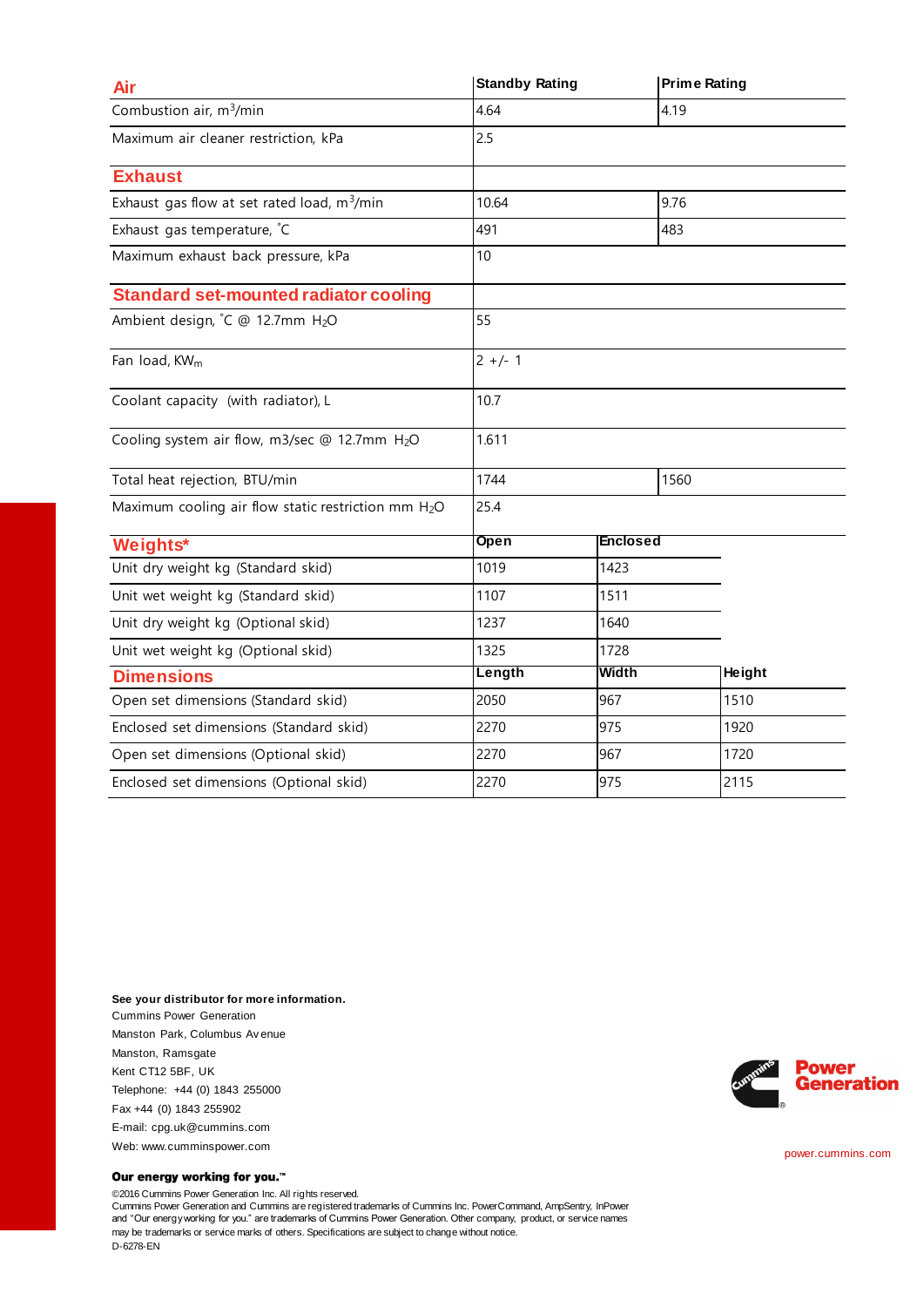### **Genset outline**

**Open set**



### **Enclosed set**



Outlines are for illustrative purposes only. Please refer to the genset outline drawing for an exact representation of this model.

©2012 | Cummins Power Generation Inc. | All rights reserved | Specifications subject to change without notice | Cummins Power Generation and Cummins are registered trademarks of Cummins Inc. PowerCommand and "Our energy working for you." are trademarks of Cummins Power Generation. Other company, product, or service names may be trademarks or service marks of others.<br>Document no. DS374-CPGK-RevA - 24/2/2012

| <b>Alternator data</b> |                   |                   |         |  |  |  |
|------------------------|-------------------|-------------------|---------|--|--|--|
| Temp rise °C           | Duty <sup>2</sup> | VoltageAlternator |         |  |  |  |
| 163/125                | S/P               | <b>UCI22 4F</b>   | 380-415 |  |  |  |
| 150/105                | S/P               | <b>UCI224G</b>    | 380-415 |  |  |  |
|                        |                   |                   |         |  |  |  |
|                        |                   |                   |         |  |  |  |
|                        |                   |                   |         |  |  |  |
|                        |                   |                   |         |  |  |  |
|                        |                   |                   |         |  |  |  |

**See your distributor for more information.** Cummins Power Generation Manston Park, Columbus Av enue Manston, Ramsgate Kent CT12 5BF, UK Telephone: +44 (0) 1843 255000 Fax +44 (0) 1843 255902 E-mail: cpg.uk@cummins.com Web: www.cumminspower.com

#### Our energy working for you.™

©2016 Cummins Power Generation Inc. All rights reserved. Cummins Power Generation and Cummins are registered trademarks of Cummins Inc. PowerCommand, AmpSentry, InPower and "Our energy working for you." are trademarks of Cummins Power Generation. Other company, product, or service names may be trademarks or service marks of others. Specifications are subject to change without notice. D-6278-EN



power.cummins.com